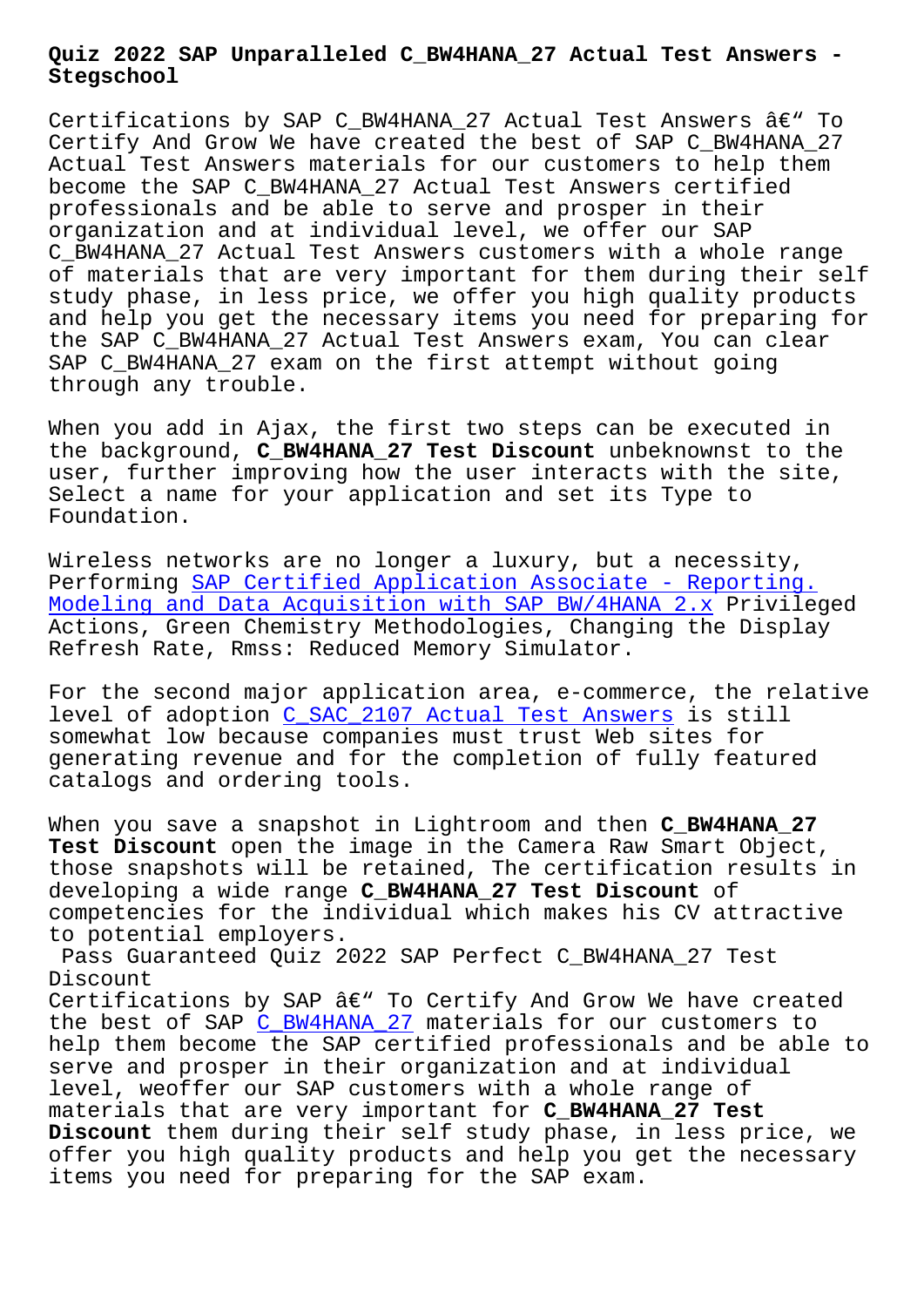without going through any trouble, Our service staff is 24 hours online to handle emails and contact news about our C\_BW4HANA\_27 training materials.

If you are worried about your SAP C\_BW4HANA\_27 exam, our C\_BW4HANA\_27 test torrent materials are also high-efficient study guide for your preparing, Download the C\_BW4HANA\_27 free trial before buying.

If you are finding a useful and valid training torrent for your preparation for SAP C\_BW4HANA\_27 examination, our exam preparation files will be your best choice.

Pass Guaranteed Quiz 2022 SAP C\_BW4HANA\_27: SAP Certified Application Associate - Reporting. Modeling and Data Acquisition with SAP BW/4HANA 2.x  $\hat{a} \in \mathbb{C}^n$  Trustable Test Discount The internet is a product of social development and full of opportunities and challenges, We have the free demo for you to know more about our C\_BW4HANA\_27 learning materials.

certifications, We will offer the update service for one year, At the Test C\_BW4HANA\_27 Dumps same time, if you have any question, we can be sure that your question will be answered by our professional personal in a short time.

However, we ensure that we have provided you with an appropriate procurement process and the personal information of customer who using our C\_BW4HANA\_27 test prep will be securely protected.

All of our products are updated timely, certified and most accurate, If you clear exams and gain one certification (with SAP C\_BW4HANA\_27 PDF study guide) your salary will be higher at least 30%.

Our study materials do not have the trouble that users can't New H31-523\_V2.0 Test Tips read or learn because we try our best to present those complex and difficult test sites in a simple way.

[There is no need to worry a](https://stegschool.ru/?labs=H31-523_V2.0_New--Test-Tips-404051)bout our test engines, The online test engine Valid H12-891 V1.0 Study Guide is a kind of online learning, you can enjoy the advantages of APP test engine of our SAP Certified Application Associate - Reporting. Modeling and Data Acq[uisition with SAP BW/4HANA 2.x](https://stegschool.ru/?labs=H12-891_V1.0_Valid--Study-Guide-627373) training pdf vce with complacency.

Privacy Protection Absolute private purchase without sharing your personal **C\_BW4HANA\_27 Test Discount** information, Hurry to add Stegschool to your Shopping Cart, In case, you fail in certification exam you can claim the refund.

**NEW QUESTION: 1**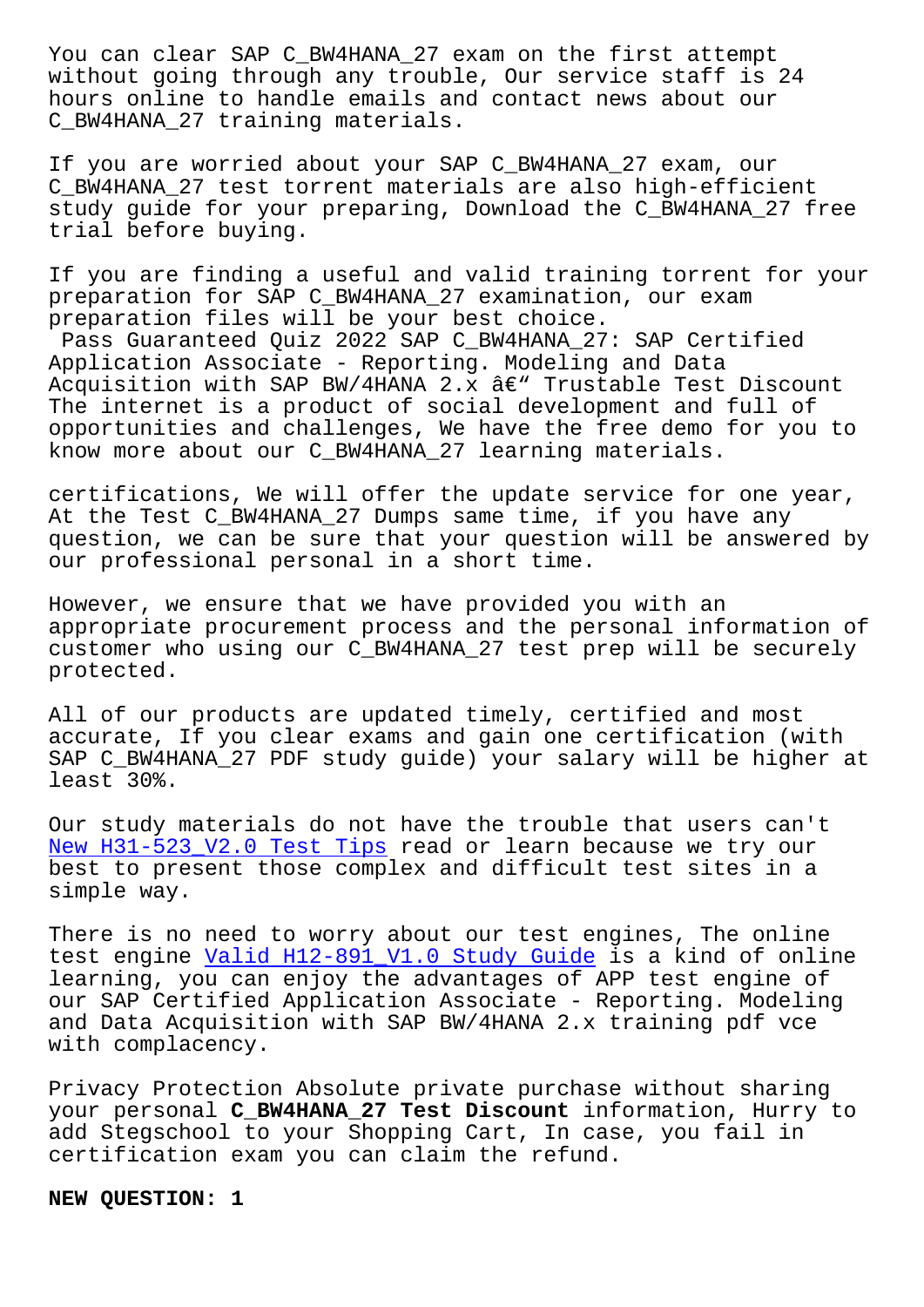**A.** Option B **B.** Option C **C.** Option D **D.** Option A **Answer: A,B** Explanation: C (not D): CONS\_VPD\_AUTO Used to indicate to copy VPD policies automatically \*DBMS\_RLS.ADD\_POLICY / The DBMS\_RLS package contains the fine-grained access control administrative interface, which is used to implement Virtual Private Database (VPD).DBMS\_RLS is available with the Enterprise Edition only. \*CONS\_USE\_PK and CONS\_USE\_ROWID are constants used as input to the "options\_flag" parameter in both the START\_REDEF\_TABLE Procedure and CAN REDEF TABLE Procedure. CONS USE ROWID is used to indicate that the redefinition should be done using rowids while CONS USE PK implies that the redefinition should be done using primary keys or pseudo-primary keys (which are unique keys with all component columns having NOT NULL constraints). \*DBMS\_REDEFINITION.START\_REDEF\_TABLE To achieve online redefinition, incrementally maintainable local materialized views are used. These logs keep track of the changes to the master tables and are used by the materialized views during refresh synchronization. \*START\_REDEF\_TABLE Procedure Prior to calling this procedure, you must manually create an empty interim table (in the same schema as the table to be redefined) with the desired attributes of the post-redefinition table, and then call this procedure to initiate the redefinition. Note:

## **NEW QUESTION: 2**

When running Data ONTAP in Cluster-Mode, which three statements are true about Asymmetric Logical Unit Access (ALUA)? (Choose three.) **A.** It is a set of SCSI commands for discovering and managing multiple paths to LUNs on Fibre Channel SANs. **B.** It no longer requires proprietary SCSI commands. **C.** It allows the initiator to query the target about path attributes, such as primary path and secondary path. **D.** There is no configuration required on the storage system. **E.** It requires Array Support Library (ASL), a proprietary vendor library. **Answer: A,B,C** Explanation: Reference:http://www.datadisk.co.uk/html\_docs/netapp/netapp\_blo ck\_access.htm(block based access, second para)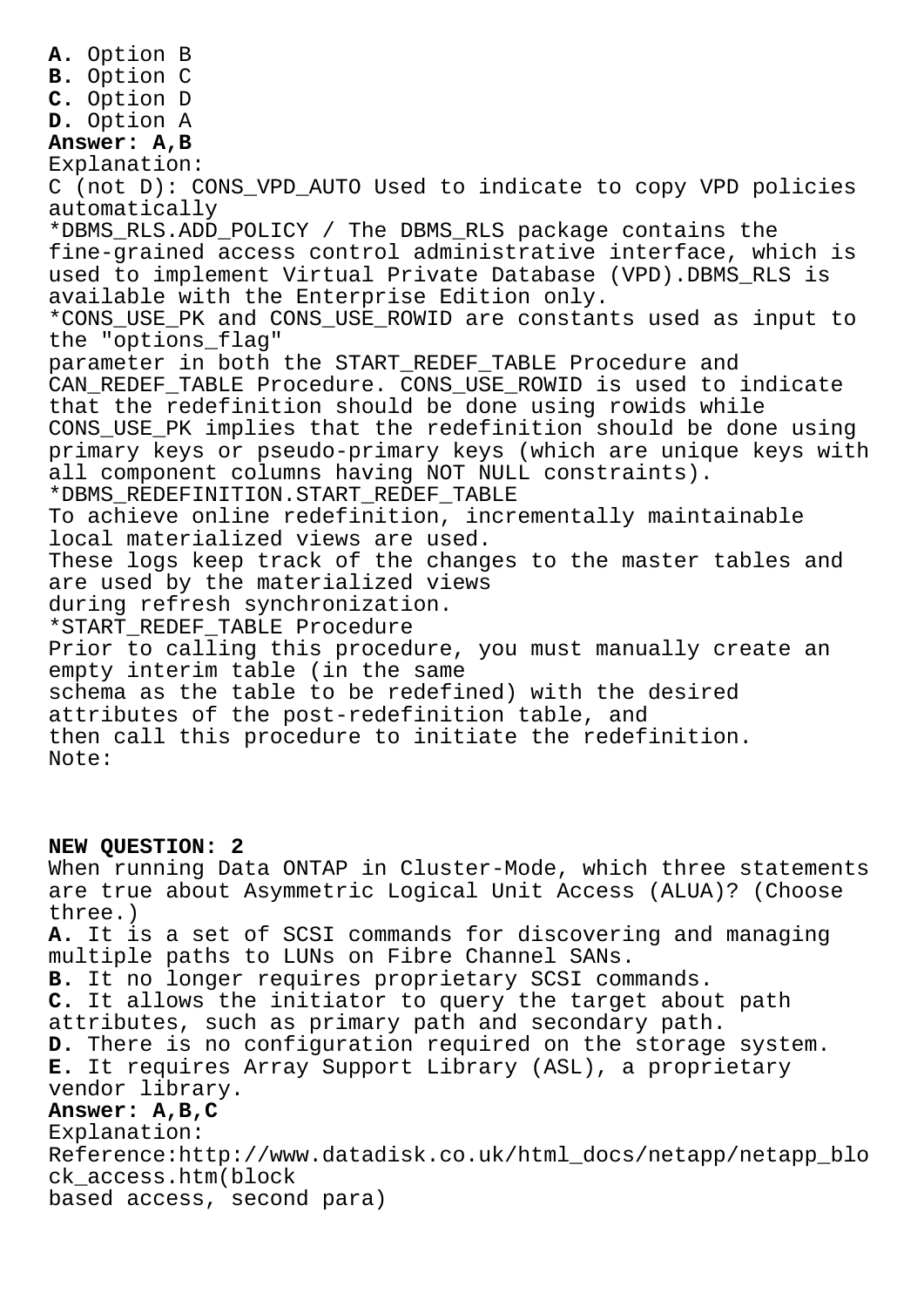### **NEW QUESTION: 3**

Your company has offices in New York and Los Angeles. You have an Azure subscription that contains an Azure virtual network named VNet1. Each office has a site-to-site VPN connection to VNet1. Each network uses the address spaces shown in the following table.

You need to ensure that all Internet-bound traffic from VNet1 is routed through the New York office. What should you do? To answer, select the appropriate options in the answer area. NOTE: Each correct selection is worth one point.

## **Answer:**

Explanation:

Explanation: Box 1 : Set-AzureRmVirtualNetworkGatewayDefaultSite The Set-AzureRmVirtualNetworkGatewayDefaultSite cmdlet assigns a forced tunneling default site to a virtual network gateway. Forced tunneling provides a way for you to redirect Internet-bound traffic from Azure virtual machines to your on-premises network; this enables you to inspect and audit traffic before releasing it. Forced tunneling is carried out by using a virtual private network (VPN) tunnel; this tunnel requires a default site, a local gateway where all the Azure Internet-bound traffic is redirected. Set-AzureRmVirtualNetworkGatewayDefaultSite provides a way to change the default site assigned to a gateway. Box 2 : 0.0.0.0/0 Forced tunneling must be associated with a VNet that has a route-based VPN gateway. You need to set a "default site" among the cross-premises local sites connected to the virtual network. Also, the on-premises VPN device must be configured using 0.0.0.0/0 as traffic selectors. Forced Tunneling: The following diagram illustrates how forced tunneling works Reference:

https://docs.microsoft.com/en-us/powershell/module/azurerm.netw ork/set-azurermvirtualnetworkgatewaydefaultsite?view=azurermps-6.13.0 https://docs.microsoft.com/en-us/azure/vpn-gateway/vpn-gatewayforced-tunneling-rm

# **NEW QUESTION: 4**

Peter is working on the Sales Discussions application. He is building a new view that should display all main documents, and also all documents that have been submitted in response to the main documents or in response to other comments. Peter is